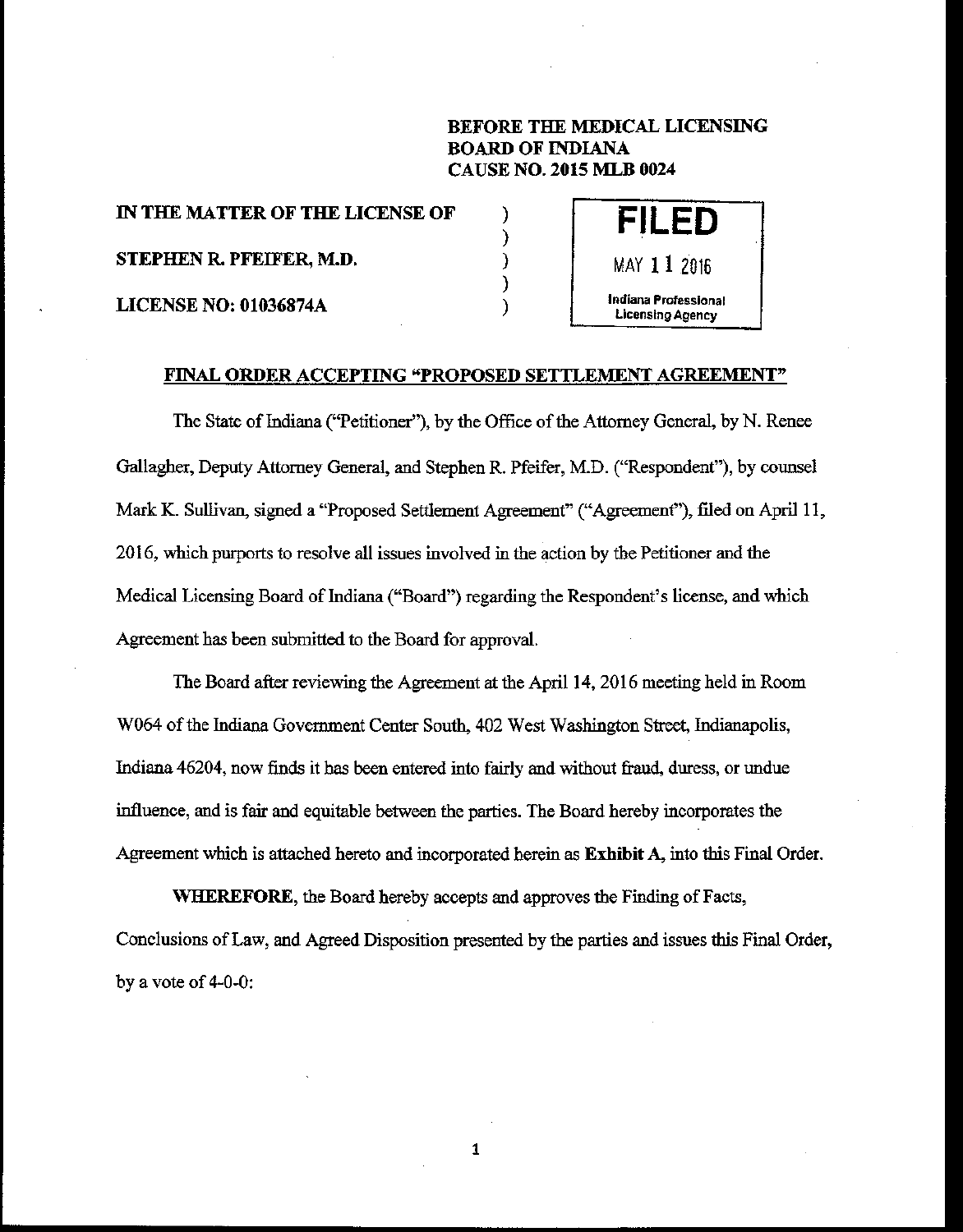I. Respondent's license shall be placed on INDEFINITE SUSPENSION, with no right to petition for reinstatement for at least one (I) year from the date of the this Final Order.

2. Prior to petitioning to withdraw the indefinite suspension status on his Indiana medical license, Respondent agrees to follow all recommendations by the Indiana State Medical Association's Physician Assistance Program.

3. Respondent shall attend and satisfactorily complete six (6) hours of Continuing Medical Education Units ("CMEs") regarding prescribing controlled substances and six (6) hours of CMEs regarding physician administrative roles and authority in the practice of medicine, with an emphasis on collaboration with advanced nurse practitioners. Respondent shall have completed the required twelve (12) CMEs within one (I) year of the date of this Final Order.

4. Respondent shall pay a FINE of FIVE HUNDRED DOLLARS (\$500.00) per violation, totaling TWO THOUSAND FIVE HUNDRED DOLLARS (\$2,500.00), within ninety (90) days from the date of this Final Order. This fine shall be paid by check or money order made payable to the Indiana Professional Licensing Agency, and submitted to the following address:

> Medical Licensing Board of Indiana 402 w. Washington St. Rm. *won*  Indianapolis, IN 46204

5. Respondent understands that additional terms and conditions may be imposed the Board with any petition to change the status of Respondent's license.

6. Within thirty (30) days of the date of this Final Order, Respondent shall, pursuant to Ind. Code  $\S$  4-6-14-10(b), pay a FEE of FIVE DOLLARS (\$5.00) to be deposited into the Health Records and Personal Identifying Information Protection Trust Fund. This fee shall be

2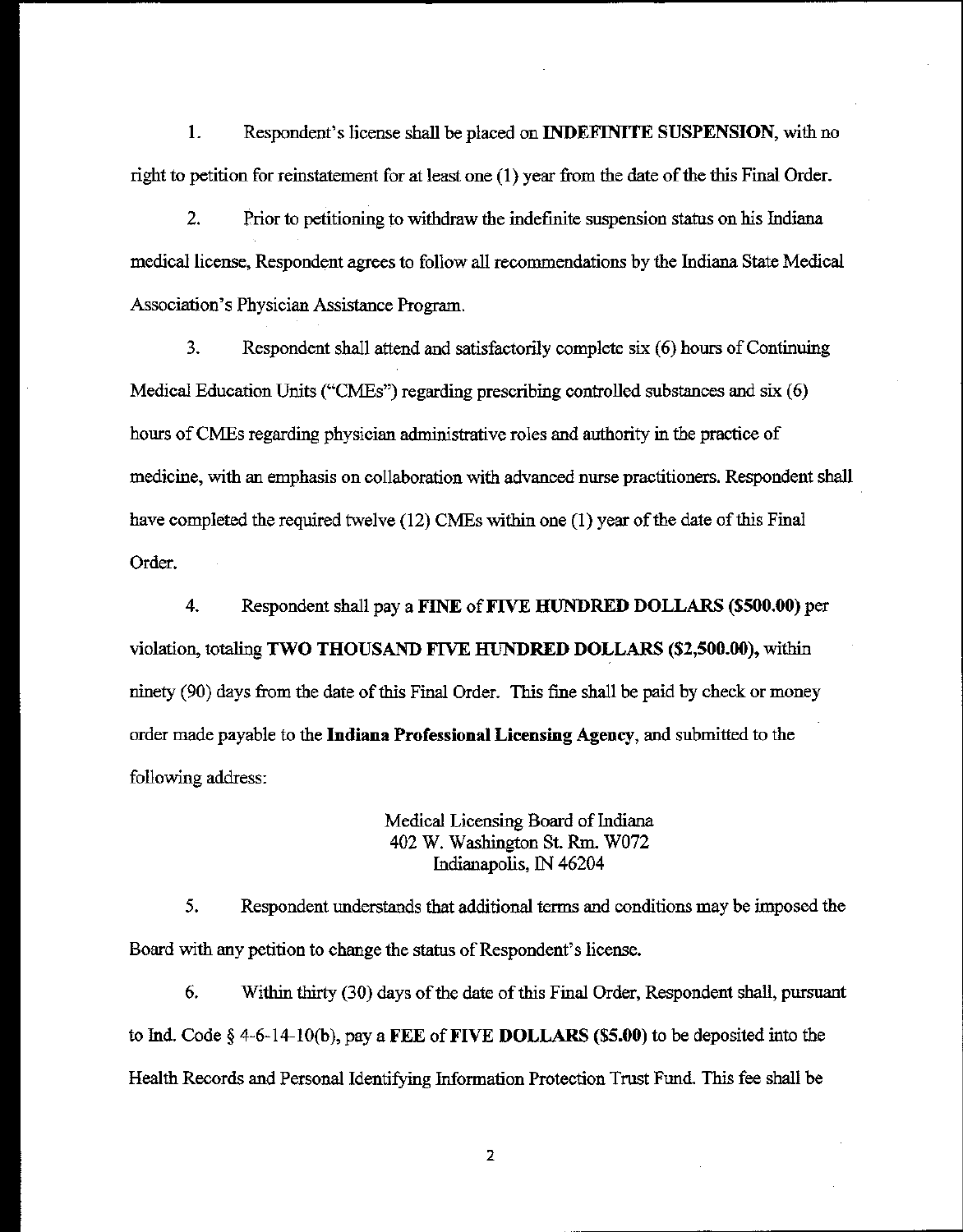paid by check or money order made payable to the State of Indiana, and submitted to the following address:

> Indiana Office of the Attorney General Attn: Maurcia D. Crutcher, Paralegal 302 West Washington Street, 5<sup>th</sup> Floor Indianapolis, Indiana 46204

7. A violation of this Final Order, any non-compliance with the statutes or regulations regarding the practice of medicine may result in an Order to Show Cause as may be issued by the Board, or a new cause of action pursuant to Ind. Code  $\S 25$ -1-9-4, and or all of which could lead to additional sanctions.

SO ORDERED, this  $\|\mathbf{t}\|$  day of May, 2016.

MEDICAL LICENSING BOARD OF INDIANA

Xirk E. Masten, D.O., President<br>Medical Licensing Board of Indiana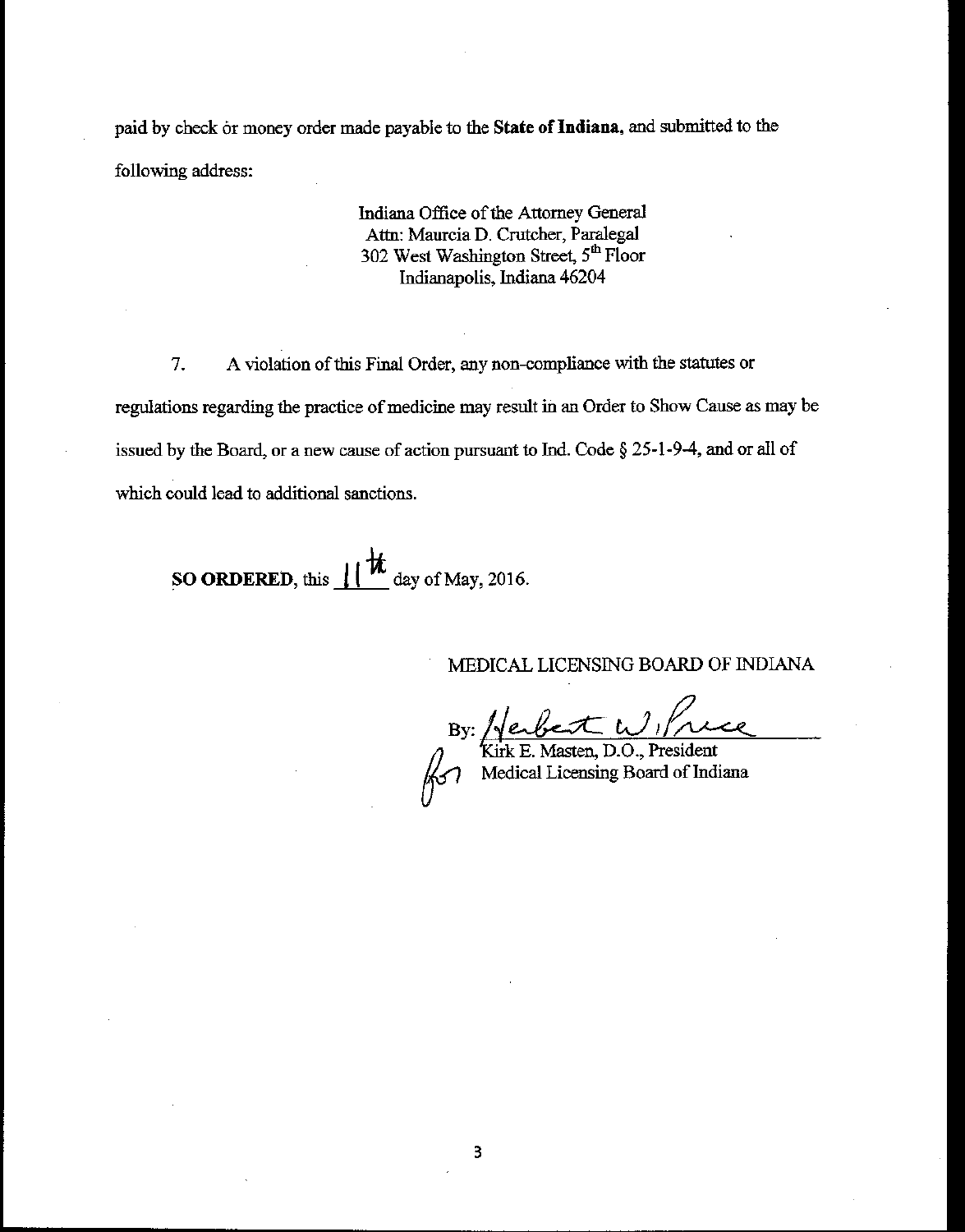# CERTIFICATE OF SERVICE

I certifY that a copy of the "Final Order Accepting Proposed Settlement Agreement" has been duly served upon:

Stephen Pfeifer, M.D. 10967 Allisonville Rd. Fishers, IN 46038 Service by U.S. Mail

Mark K. Sullivan Mark K. Sullivan & Associates 9959 Crosspoint Boulevard Indianapolis, Indiana 46256 Service by U.S. Mail

N. Renee Gallagher Deputy Attorney General 302 West Washington Street, 5<sup>th</sup> Floor Indianepolis, Indiana 46204 Renee.gallagher@atg.in.gov Service by E-mail

 $5 - 11 - 16$ 

Date

Donna Moran, Litigation Specialist

Medical Licensing Board of Indiana Indiana Government Center South 302 West Washington Street, Room W072 Indianapolis, Indiana 46204 Telephone: 317-234-2060 Email: pla3@pla.in.gov

#### Explanation of Service Methods

Personal Seryice: by delivering a true copy of the aforesaid document(s) personally.

Service by U.S. Mail: by serving a true copy of the aforesaid document(s) by First Class U.S. Mail, postage prepaid. Service by Email: by sending a true copy of the aforesaid document(s) to the individual's electronic mail address.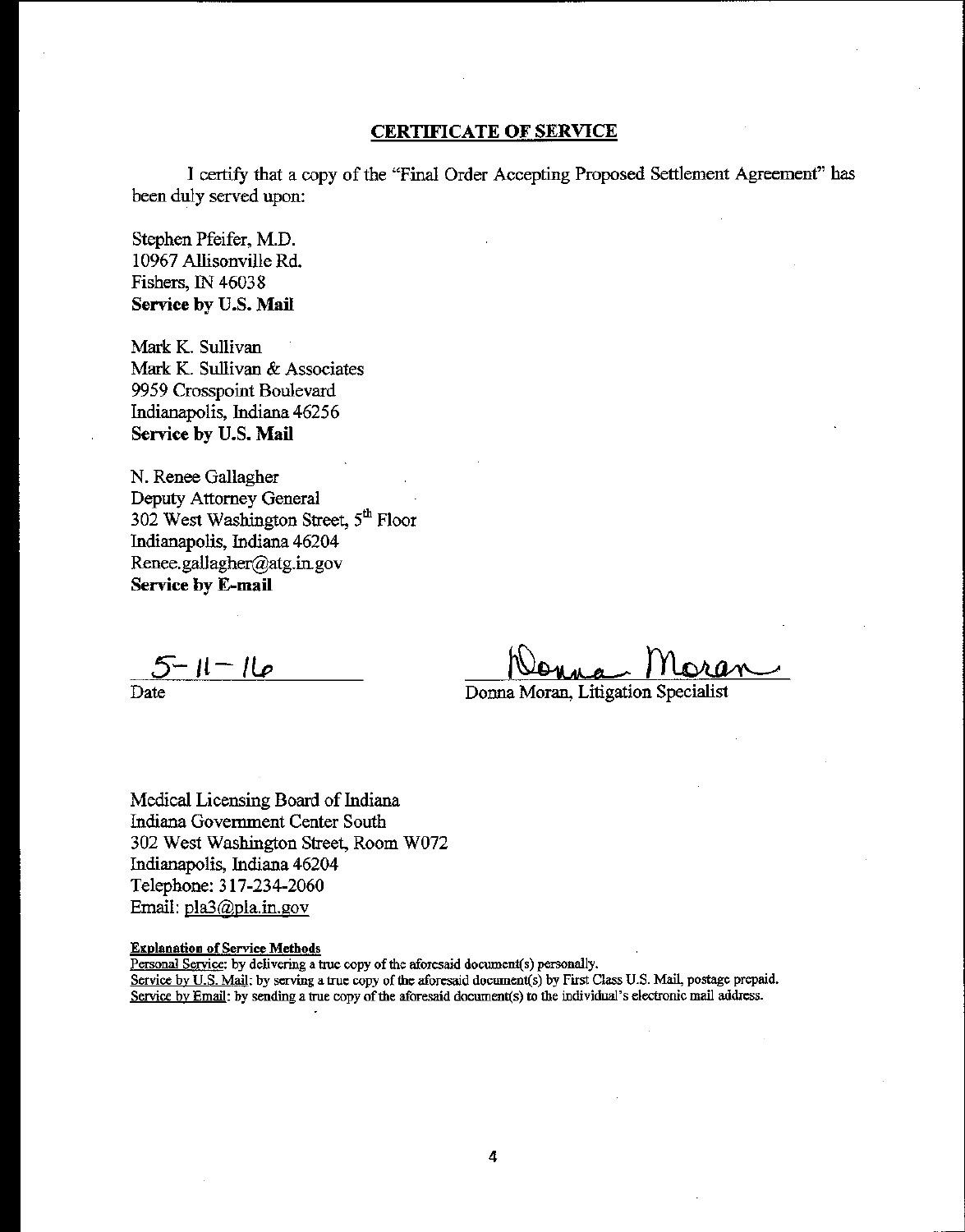# BEFORE THE MEDICAL LICENSING BOARD OF INDIANA CAUSE NO. 2015 MLB

)

)

IN THE MATTER OF THE LICENSE OF  $\qquad$ ) STEPHEN R. PFEIFER, M.D. )



I

I I I

LICENSE NO: 01036874A (Active) )

# PROPOSED SETTLEMENT AGREEMENT

The State of Indiana («Petitioner''), by N. Renee OalJagher, Deputy Attorney General, and the Respondent, Stephen R. Pfeifer, M.D. ("Respondent"), by counsel, Mark Sullivan, hereby execute this Proposed Settlemen! Agreement ("Agreement") as disposition of the Complaint filed in the above-referenced cause. This Agreement is subject to the review and approval of the Medical Liccnsing Board of Indiana ("Board") pursuant to Ind. Code ch. 25-1-9 and Ind. Code ch. 4-21.5-3.

## STIPULATED FACTS

1. Respondent is a licensed medical doctor in the State of Indiana having been issued license number 01036874A on or about July 1, 1988. Respondent's Indiana license status is currently active.

2. Respondent's address on file with the Indiana Professional Licensing Agency («IPLA") is Integrative Wellncss Centers, 10967 All isonville Road, Fishers, Indiana, 46038.

3. A diversion investigator with the Drug Enforcement Agency ("DEA") met with Respondent on or about February 3, 2014.

4. During the interview with DEA, the Respondent admitted that, prior to spring of 2013, the Respondent was a previous part owner of Housecalls Medical Solutions ("Housecalls")

Page 1 of 7

Exhibit A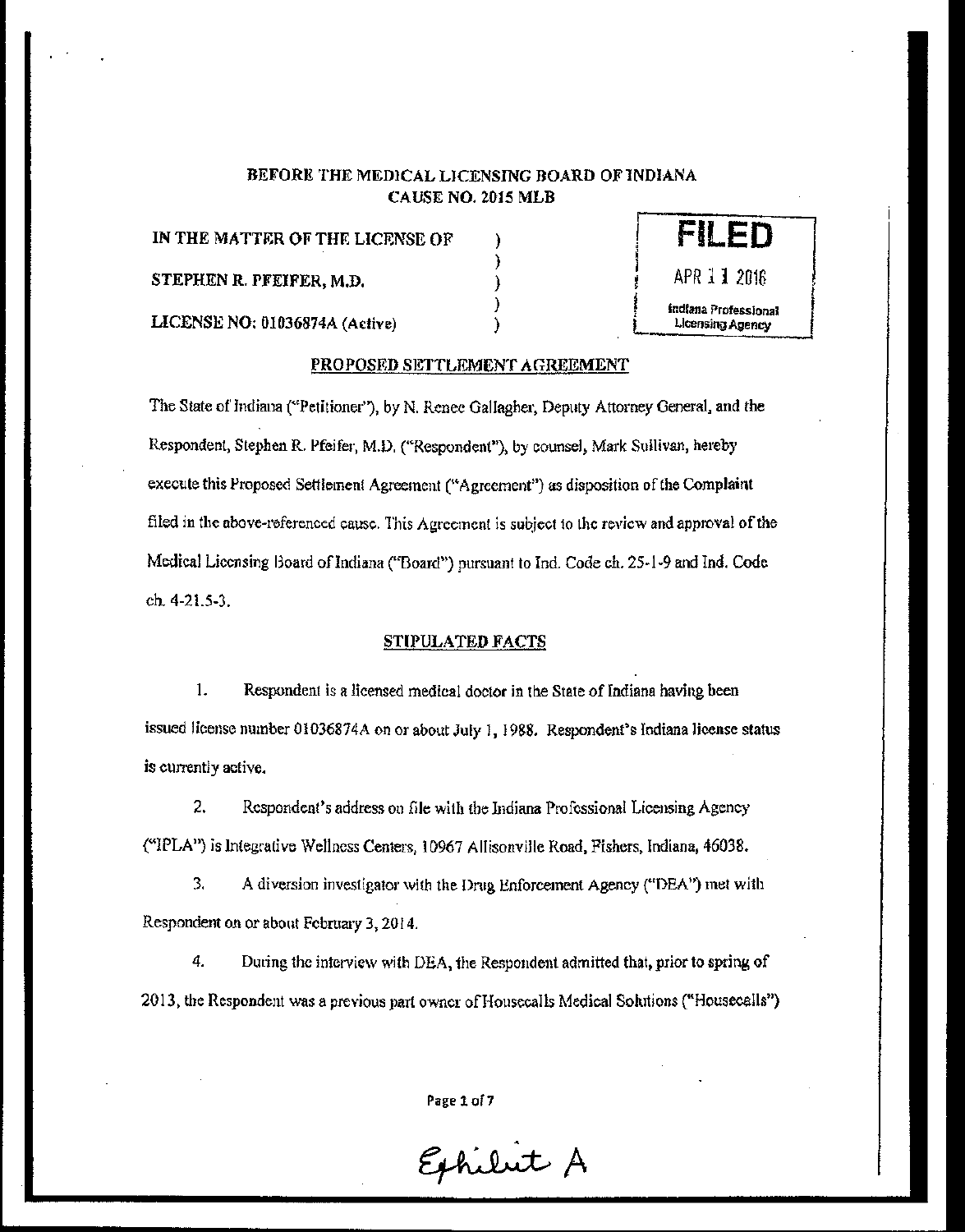where he did not make calls or deal directly with natients and Houseca/ls was where a nurse practitioner, Jeanne Clark ("Clark"), was also employed.

5. In October of 2012, one patient, E.D., filled several prescriptions for Morphine prescribed under Respondent's DEA registration number. During the February 2014 interview with DEA, Respondent admitted that he did not freat  $E.D.$  as a patient.

6. During this time period, prior to spring of 2013, Respondent admitted to giving the nurse practitioner, Clark, permission to use his DEA registration number to issue prescriptions for controlled substances. Respondent a!so admitted to pre-signing prescriptions blanks for others to use at Housecalls for the purpose of prescribing controlled substances to patients when the Respondent was not present at Housecalls.

7. In spring o£2013, Ms. Clark left her employment with Housecalls and started a home health service business,

8. Also, in the spring of 2013, Respondent agreed to become Ms. Clark's collaborating physician of record with IPLA and signed a collaborative agreement. ("Agreement") with Ms. Clark.

9. During and following the spring of 2013, Respondent did not file the Agreement with Ms. Clark with the State of Indiana.

10. During his February 2014 interview with DEA, Respondent admitted that he was not familiar with the requirements of the Agreement he entered with Ms. Clark and admitted to allowing Ms. Clark to use his DEA registration to prescribe controlled substances for patients the Respondent did not examine or treat

I I. During the February 2014 interview with DEA. Respondent admitted to being the collaborator for at least 20-30 practitioners over the previous years.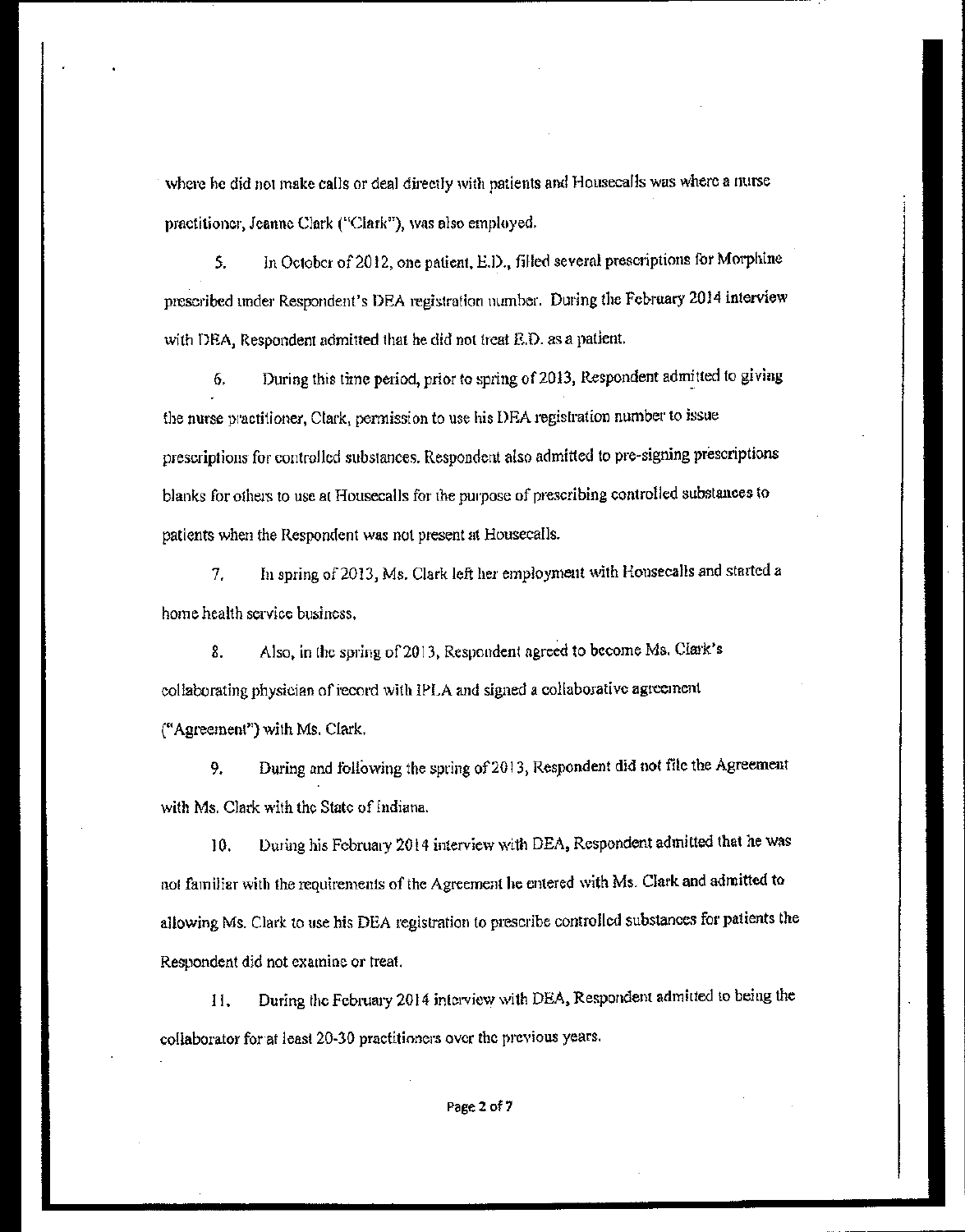12. Respondent amhorized Ms. Clark's patient, C. Y., to be prescribed large quantities of hydrocodone for an extended period of time under Respondent's DEA registration number. In February of2014, during his interview with the DRA, Respondent denied knowing or treating C.Y.

13. Ms. Clark's license was on· probation and she was without DBA prescribing privileges during the time of the Agreement. Respondent, Ms. Clark's collaborator, did not know of Ms. Clark's disciplinary history or the terms of the probation order issued by the Indiana Board of Nursing.

14. In 2014 and 2015, Respondent wrote prescriptions for controlled substances for his personal use and for his family members without maintaining an adequate patient record for himself or any of his family members.

15. In or around September 2015, Respondent entered a program in Florida, at the Florida Recovery Center, pursuant to an agreement with the Indiana State Medical Association ("ISMA") for treatment of severe alcohol usc.

16. In or around January 2016, Respondent signed a five (5) year contract with ISMA and experienced a relapse within weeks after signing his contract with ISMA.

#### STIPULATED CONCLUSIONS OF LAW

The parties further stipulate:

1. Respondent's conduct as described above constitutes a violation of Ind. Code  $\S$  $25$ -1-9-4(a)(4)(B) in that Respondent has continued to practice even though he has become unfit to practice due to failure to keep abreast of current professional theory or practice as demonstrated by, which includes but is not limited to, Respondent allowing a nurse practitioner to use his DEA registration number to prescribe medications which included controlled

Page 3 of 7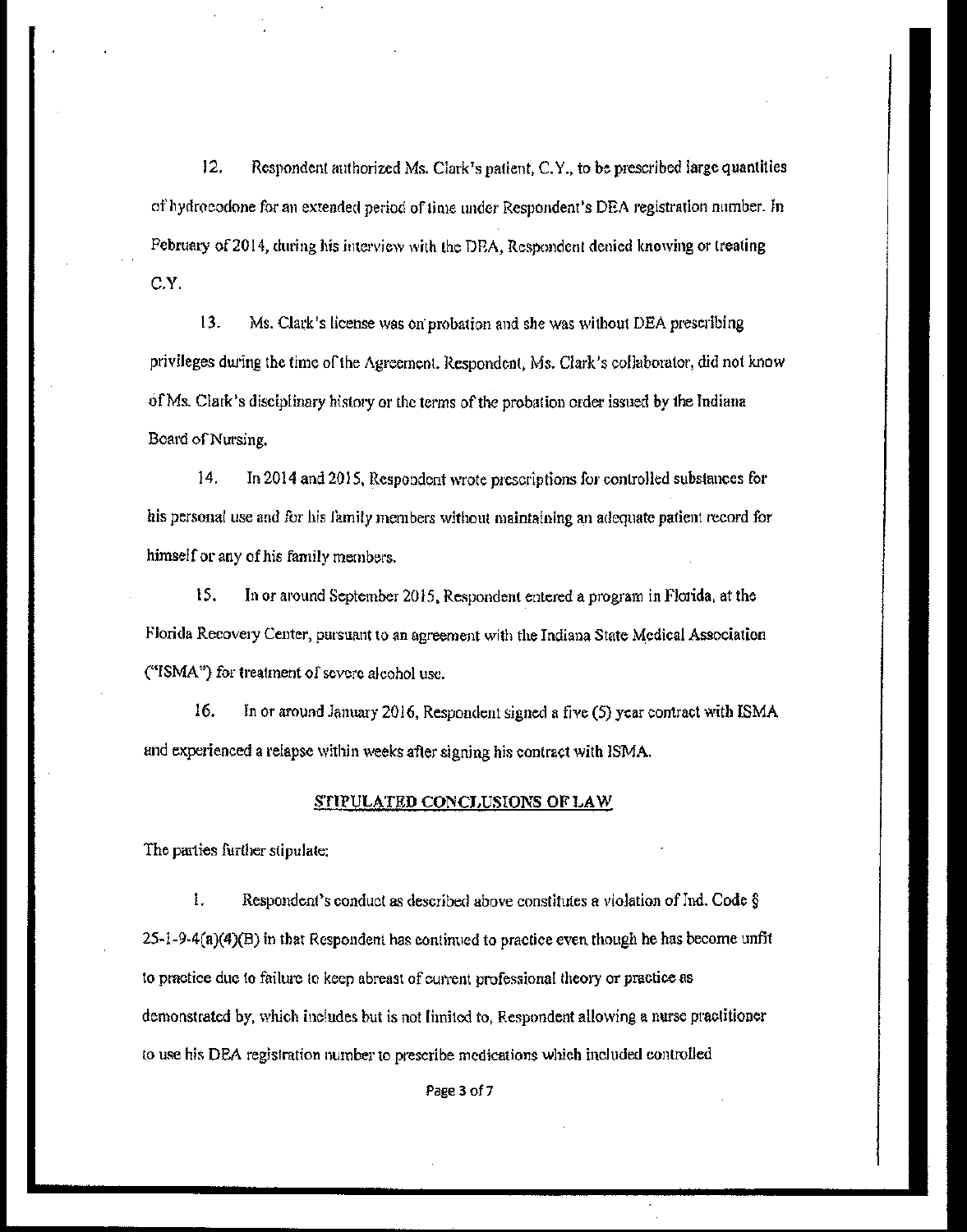substances; Respondent failing to properly supervise the nurse practitioner as a collaborative physician; and, Respondent pre-signing prescription blanks for use by others.

Respondent's conduct as described above constitutes a violation of Ind. Code §  $\overline{2}$ .  $25-1-9-4(a)(3)$  in that Respondent has knowingly violated a state statue or rule regulating the medical profession, or federal statue or regulation, regulating the profession in question. Respondent violated Title 21 USC §1306 as demonstrated by, which includes but is not limited to, Respondent allowing a nurse practitioner to use his DEA registration number to prescribe controlled substances, for patients the Respondent did not examine or evaluate on at least two occasions with patients E.D. and C.Y.

Respondent's conduct as described above constitutes a violation of Ind. Code § 3. 25-1-9-4(a)(3) in that Respondent has knowingly violated a state statute or rule regulating the medical profession. Respondent violated 844 JAC 5-2-5, which states "a practitioner shall exercise reasonable care and diligence in the treatment of patients based upon generally accepted scientific principles, methods, treatments, and current professional theory or practice," as demonstrated by, which includes but is not limited to, Respondent failed to keep adequate medical records and, in some cases, any medical records for family members to whom he was prescribing controlled substances.

Respondent's conduct as described above constitutes a violation of Ind. Code 4. §25-1-9-(4)(D), in that, the Respondent has continued to practice although the Respondent has become unfit to practice due to an addiction and/or abuse of or severe dependency upon alcohol that endangers the public by impairing a practitioner's ability to practice safely as the Respondent was treated for alcohol abuse and/or dependency.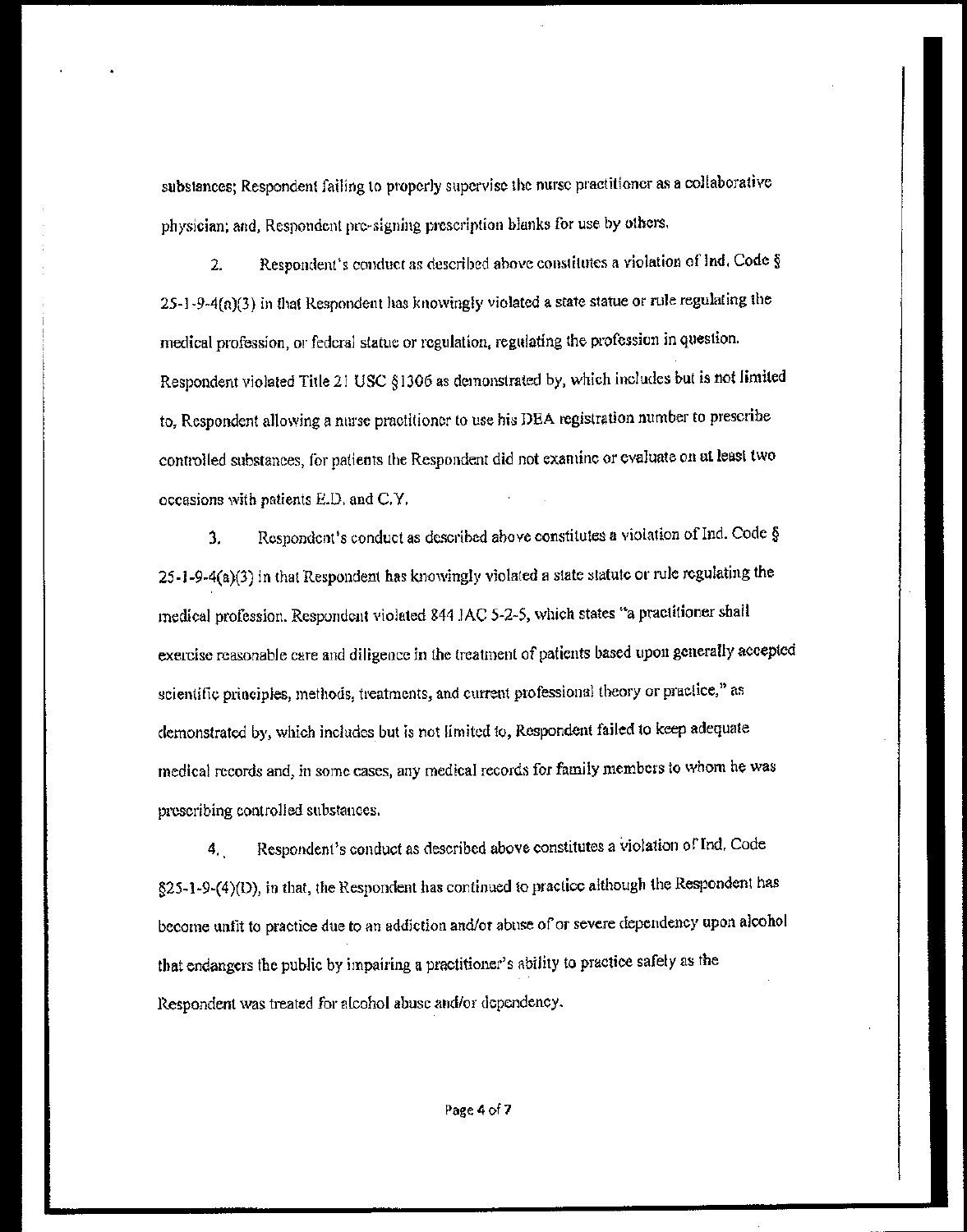5. Respondent's conduct as described above constitutes a violation of Ind. Code  $\S$  $15-1-9-4(n)(6)$  in that Respondent allowed his name or a license issued under this chapter to be used in connection with an individual who renders services beyond the scope of that individtud's training, experience, or competence as demonstrated by, which includes but is not limited to, Respondent allowing a nurse practitioner to use his DEA registration number to prescribe medications which included controlled substances.

#### AGREED DISPOSITION

The parties agree to the following disposition:

1. The Board has jurisdiction over Respondent and the subject matter in this disciplinary action.

2. The parties execute this Agreement voluntarily.

3. Both parties voluntarily waive their rights to a public hearing on the Complaint and all other proceedings in this action to which either party may be entitled by law, including judicial review and appeal.

4. Petitioner agrees that the terms of this Agreement will resolve any and all pending claim:; or allegations relating to disciplinary action against the Respondent's Indiana medical license.

5. Respondent's license shall be placed on INDEFINITE SUSPENSION, with no right to petition for rclustatcmcn! for at least one (1) year from the date of the Board's Final Order accepting this Proposed Settlement Agreement.

6. Prior to petitioning to withdraw the probationary status on his Indiana medical license, Respondent agrees to follow all recommendations by the Indiana State Medical Association ("ISMA").

Page 5 of 7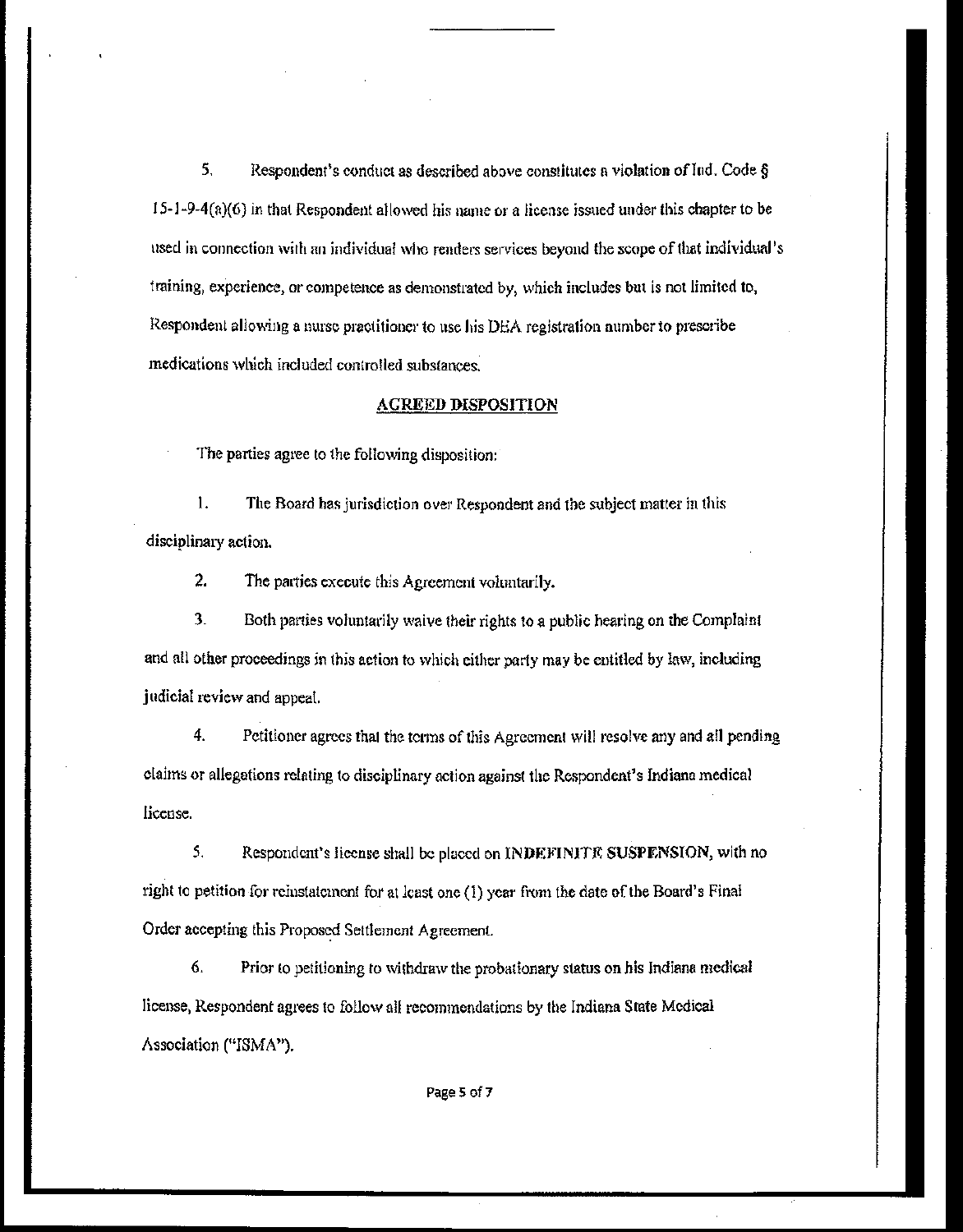7. Respondent shall attend and satisfactorily complete Continuing Medical Education Units as determined by the Board and as directed by the Board as to subject matter and number of hours to complete,

8. Respondent shall pay a FINE in an amount to be determined by the Board, but not to exceed one thousand dollars (\$1,000.00) per violation, within ninety (90) days from the date of the order accepting this seltlement.

9. Respondent understands that additional terms and conditions may be imposed by the Board with any petition to change the status of Respondent's license.

10. Within thirty (30) days of the date of the Board's Final Order accepting this Agreement, Respondent shall, pursuant to LC. § 4·6~14-10 (b), pay a fee of Five Dollars (\$5.00) to be deposited into the Health Records and Personal Identifying Information Protection Trust Fund. This fee shall be paid by check or money order made payable to the State of Indiana, and submitted to the following address;

> Indiana Office of the Attorney General Attn: Maurcia D. Crutcher, Paralegal 302 West Washington Street, 5th Floor Indianapolis. IN 46204

11. Respondent has carefully read and examined this Agreement and fully understands its terms and that, subject to a final order issued by the Board, this Agreement is a final disposition of all matters and not subject to further review.

12. Respondent further understands that a violation of the Final Order accepting this Agreement, any non-compliance with the statutes or regulations regarding the practice of medicine, or any violation of the Settlement Agreement may result in the State requesting an emergency suspension of the Respondent's license, an Order to Show Cause as may be issued by